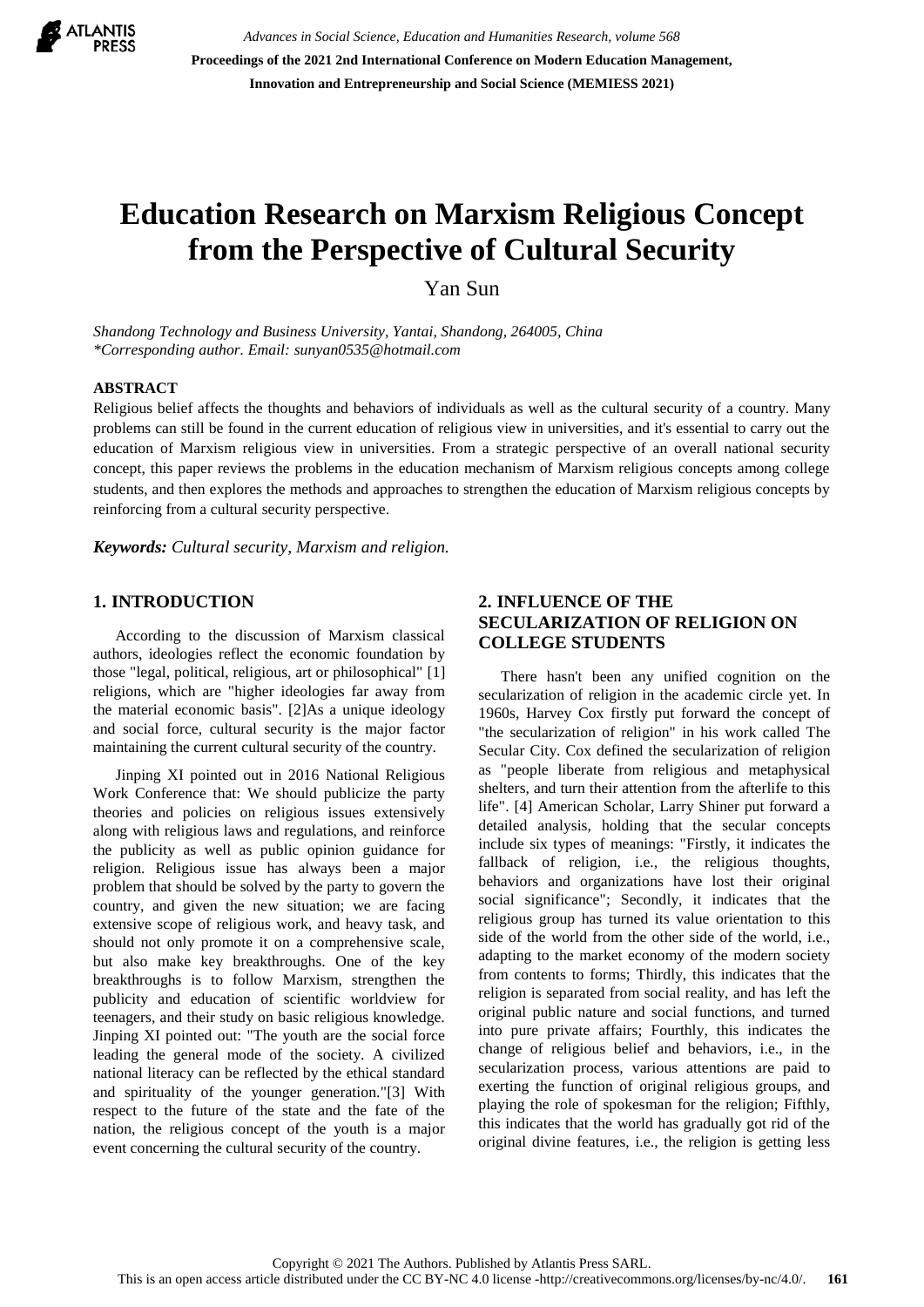trans-natural and mysterious; Sixthly, this indicates that the "divine" society is turning towards the secular society, etc. [\[5\]](#page-6-4)The secularization of religion includes two levels, the fallback of traditional social function of religion towards the social and cultural edge, i.e., it's a process for the society to move away from religion increasingly. Such secularization is actually a process for the secular regime to recover the control, integration and management of the society. Secondly, it's also a process for religion to change and integrate the secular society, to survive and continue its influence on the secular society. The focus of traditional religion on transcending secularity, and stepping out of secularity has gradually turned to involvement in secularity, and focusing on the current life. Religion has taken the initiative to participate in political, economic, cultural and educational activities of the secular society, and involved in all life aspects, attracting the public via increasingly varied activities, which have affected college students to some extent.

First of all, religion has turned to the adjustment of personal belief and social public value in forms, and prefers to focus on the actual life of individuals, and usher in the actual demands of people, providing individuals with individual meaning of existence concerning birth, aging, illness, and death, happiness and hardship, etc. The religious value has been reinforced and oriented more to the demand of people. Currently, most Chinese people choose religious belief (or refuse to choose religious belief), to meet their spiritual demands and learn how to get along with people, and handle affairs [\[6\]](#page-6-5). Religious scriptures contain rich and profound philosophies as well as ethics, encouraging people to shun evil and do good things, which are attractive to teenagers who are full of curiosity and the thirst for knowledge.

Secondly, religion is philosophical, ethical and psychological to some extent, which can attract the interests of college students. As an ideology, religion has unique interpretations of life, world and nature, which are attractive to college students seeking for conceptual knowledge. As groups with immature thoughts, college students are excited about special social culture phenomena, such as the religion. They will check the religion, approach it and enter join the religion from the historical and cultural perspective. Religion is no longer regarded as negative and degraded, but a major form of social consciousness and cultural exchange. As cultural industry develops fast in our country, many places holding religious activities have become famous scenic spots and cultural exchange sites. College students are vigorous, and willing to seek for new trends, and experience different feelings brought by various religious ceremonies and cultural arts, and step towards "obsession" from the early interest in experienced participation.

Secondly, most religions are declared to be "kind" causes, encouraging kindness, doing good works, benefiting us and others. The independence and mutual assistance of religious groups are the major type of religious services, and can exist in all types of social environment. Religious charity services are mostly beyond the religious groups, carrying forward and pursuing the mainstream value concept, with the orientation of social concern, which is attractive to college students with strong sense of social justice and responsibility. In their opinions, through the religion, they can find the tolerance, compassion, and justice rarely seen in social relationships. Besides, they have also especially expressed that religion can make them feel comfortable and safe and give them a sense of belonging, which are exactly missing among contemporary college students. The secularization of religion has caused new situation and problems in the education of the Marxism religious concepts.

A practice survey of religious belief among college students in Shandong in 2019 indicated that: 6.5% people expressed they have religious faith, and such figure is lower than the average minimum ratio of religious faith of college students in all places across the country (3%-4%), and only 54.2% people expressed they have communism belief. According to 12% students, they often heard about religious publicity; Besides, there are also 74% students heard about religious publicity occasionally [\[7\]](#page-6-6). These are reminding us that, ideological and political education in colleges should focus on the education of religious concepts among college students, and grasp the initiative actively. Universities should publicize the Marxism religious concept among students, help them know about general knowledge about the religion, the development status of the religion in the contemporary China, the religious policies and regulations of the party and country, while students should try their best to figure out such issues, treat religion rationally, and follow the religious policies and regulations of the party and the country consciously.

### **3. NECESSITY TO STRENGTHEN THE EDUCATION OF THE MARXISM RELIGIOUS CONCEPT**

First of all, as a complicated cultural phenomena and independent ideology, religion has existed in the early phase of socialism for a long time. We are now in the initial phase of socialism, with conflicts over the increasing wonderful life demands of the people and the unbalanced and insufficient development, which will allow religions to take root. As Jinping XI pointed out: "The source of religion is the realistic society, while the conflict struggles and long-term unbalanced development therein also determine the long-term existence of religion and the source."[\[8\]](#page-6-7) Thus, in our current phase, it's certain that religion will exist for a long time and exert a certain effect, so we must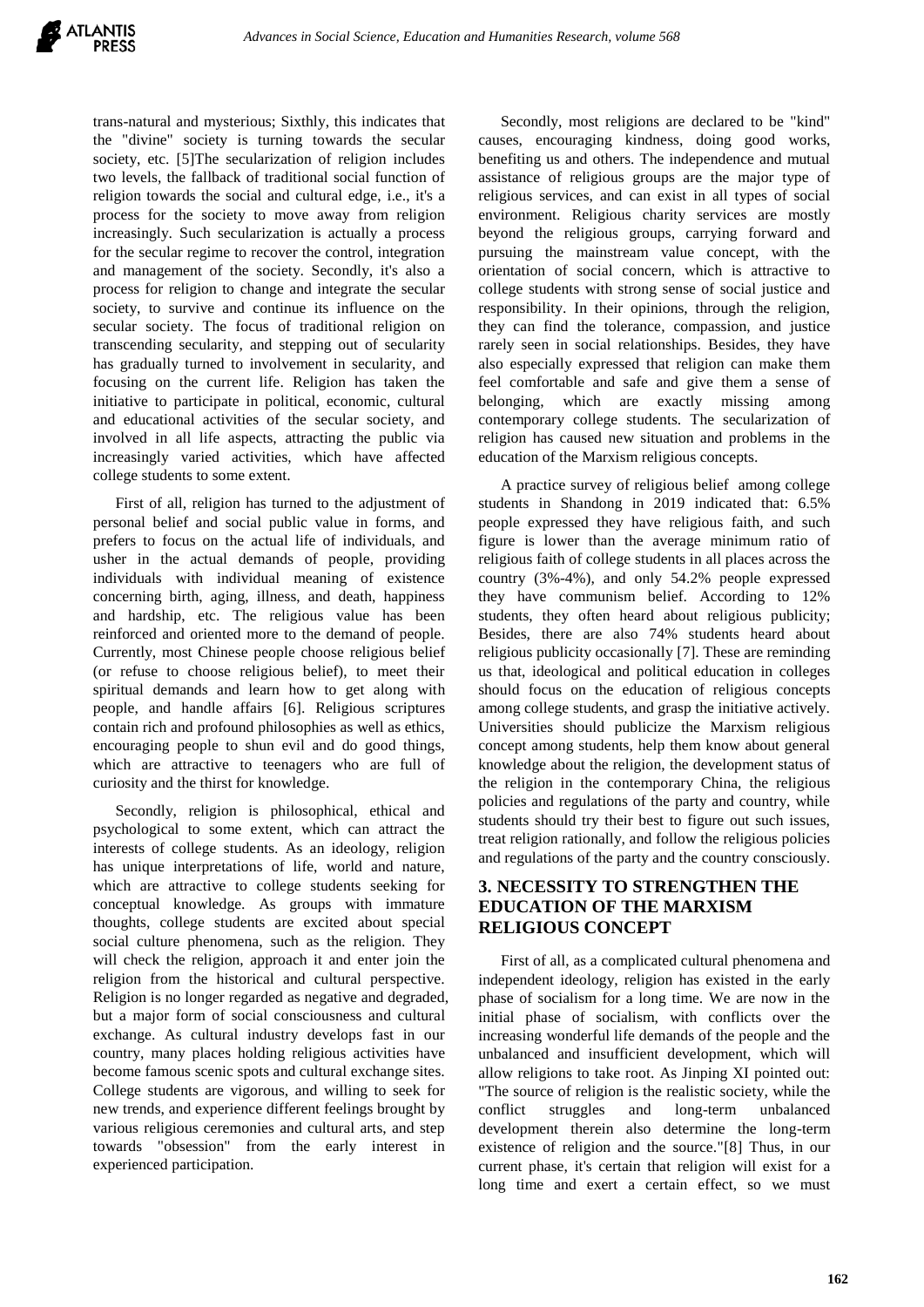understand religion in a scientific and reasonable way, educate and guide students to know about its positive and negative effect, and treat it scientifically and reasonably.

Secondly, it's essential to carry out the education of the Marxism, religious concept for college students, to offset the penetration of overseas religion. Students are major missionary objects and penetration targets of foreign forces, and "since the end of the 19th century, evangelical teaching organizations have been developed constantly, to preach overseas students. Currently, Inter-Varsity Christian Fellowship, Campus Crusade for Christ and other large-scaled international evangelical group and thousands of small and medium-sized groups have taken the initiative to carry out ministries related to students. The church pays high attention to the plasticity of teenagers, and focuses on childhood irrigation and teenager consolidation". [\[9\]](#page-6-8)Meanwhile, "some religious organizations and individuals will penetrate universities in China by religion, organize illegal missionary activities by student fellowship, etc., and the trend has become increasingly intensified over the years".[\[10\]](#page-6-9)Besides, as information network technology develops fast, the penetration approach of religion will be more diversified. According to the 47th Statistic Report on the Network Development Status in China published by China Internet Network Information Center (CNNIC) in Beijing, as of December 2020, our Netizen scale reached to 989 million, which was increased by 85.4 million than that in March 2020, and the popularity of internet reached to 70.4%. [11]Such situation has made the penetration range of foreign religion more extensive, and the means more concealed. General Secretary Jinping XI stressed in the national religious work conference in April 2016, we should reinforce the publicity and education of the scientific worldview for teenagers, guide them to trust in science, learn and transmit science, and establish correct worldview, life concept and value concept. Therefore, the essential task is to "cultivate socialism builders and successors that can develop comprehensively in morals, intelligence, physical fitness, work and aesthetics".

Thirdly, As the key cultivation target of the state and society, college students are the hope of the country and the nation, and their ideology and morality as well as behavioral norms must conform to the interests and demands for national development. To stabilize the development of a country, the precondition is to ensure cultural security, and college students are the main subject to maintain the cultural security of a country. We must equip our brains with advanced culture, and fight for the main front over the ideology of the new generation of teenagers. Therefore, it's of great significance to the national cultural security for carrying out the education of the Marxism religious concept among college students, improving their cultural deposits and knowledge structure as well as their capacity to resist negative cultural information, and set up the core value concept of socialism.

# **4. COUNTERMEASURES TO STRENGTHEN THE EDUCATION OF MARXISM RELIGIOUS CONCEPT**

The Marxism religious concept was concluded Marx and Engels in their scientific research on religious problems by applying dialectical materialism and historical materialism when they founded scientific worldview and led proletariat in the revolution of socialism, and was founded after inheriting and developing all sorts of excellent achievements related to atheism and religious concepts throughout the human history. As socialism revolution and socialism construction practices are implemented in China, Marxism religious concepts have gained new explanation and development, and formed the Marxism religious concept with Chinese features, and the theoretical foundation and guiding thoughts of the communist party of China to understand and handle religious problems and formulate religious policies. [\[12\]](#page-6-10)

# *4.1. Carry out the Education of Basic Religious Theories*

First of all, make students understand the essence of religion accurately. Religion originates from the fear and confusion of ancient people over the nature, and supernatural forces as the spiritual pillar and the object of faith, to comfort the soul of human suffering in reality. Marx pointed out that religion is a social ideology, and the reflection of social existence like all the other ideologies. Judging from the origin, development and social influence of religion, religion is not only the product of objective reality, but also a reasonable long-term existence. Meanwhile, Marx also pointed out clearly that religion is a kind of social form and a existing way of human spirit, which is deemed as a "reversed worldview". "In the world of religion, people turn their own empirical world into a kind of nature only in thought and imagination, which is opposed to people as a kind of foreign matter."[\[13\]](#page-6-11) Freud agrees with this view, and believes that: "All these religious doctrines are hallucinations, which cannot be proved" is a way of dispelling anxiety about the real world in the way of illusion. Religion is an idealistic ideological system in essence, which is fundamentally opposed to the materialist atheism of the Communists in terms of the worldview. Students must be guided to learn the basic theoretical knowledge of religion in order to understand why members of the Communist Party don't believe in religion. It is wrong to confuse the dividing line of the Marxism materialist worldview and the idealistic worldview of religion, and to think that members of the Communist Party can believe in religion. At the same time, we must guide and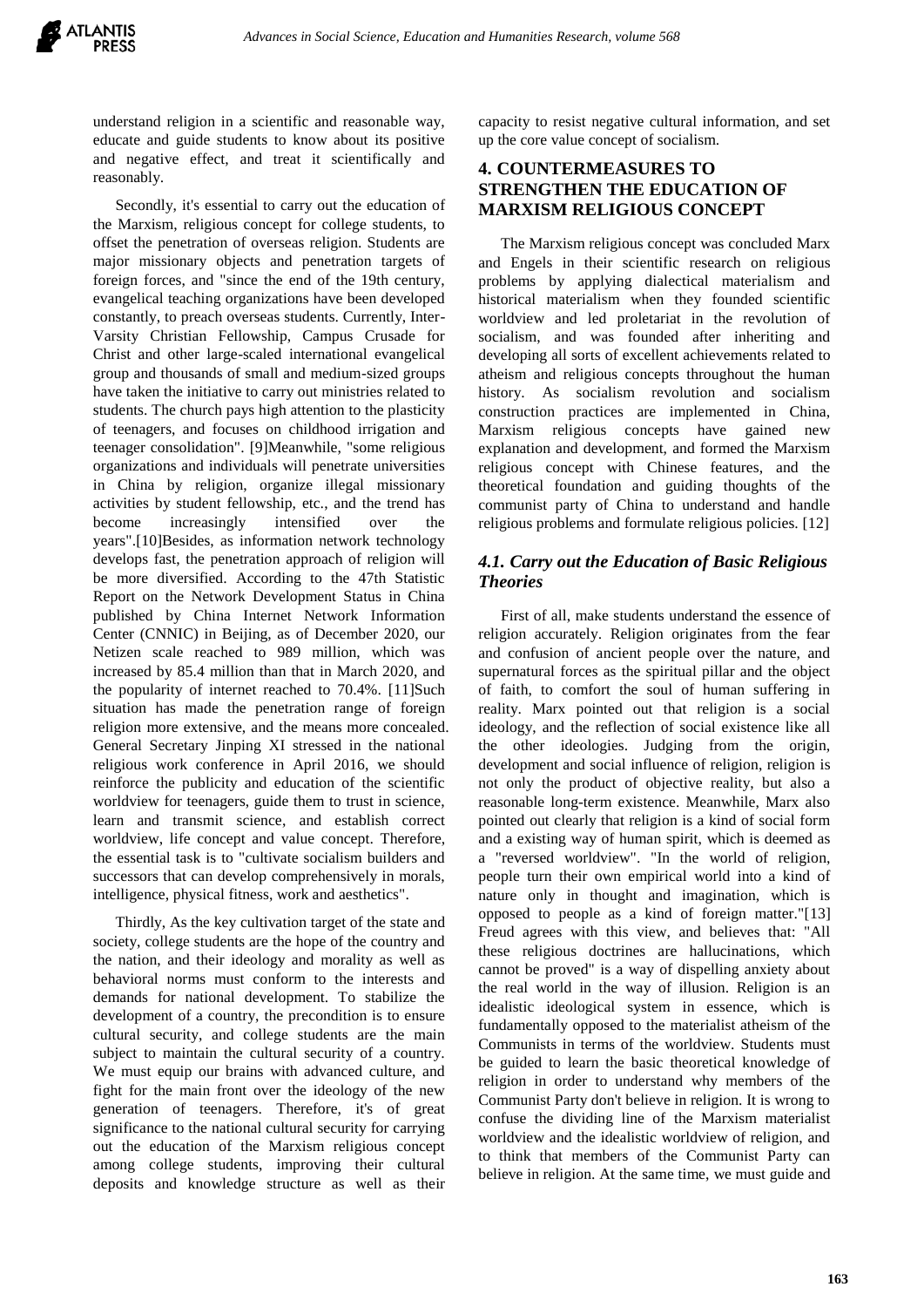educate college students to understand and treat religious problems with Marxism standpoint, viewpoint and method in the correct manner. It's required to fully understand the objective reality that religion will still exist for a long time in our country, and fully understand that the opposition between Marxism and religion in the worldview does not mean the complete opposition between Communists and religious believers in politics. The consistent principle and policy of the Party in dealing with relations with religious personages is to unite and cooperate politically, respect each other in faith, and constantly consolidate and develop the patriotic united front of the Party and religious community.

Secondly, it's required to guide students to realize that religion is an important part of the culture. Marx regards religion as a way for human beings to master the world, and a complex cultural system that has a profound influence on all areas of human life. So the comprehensive and profound analysis is needed. Marxism classical writers have been aware of that religion is an important category of human ideological and cultural forms, who regard religious spirit as one of the four major spiritual activities. Marx once put forward: "As the totality of thought and the concrete of thought, the concrete totality is actually the product of thought and understanding; but it is not the product of the self-generated idealistic concept which is out of the intuition and representation. Instead, it is the product created in the course of the intuition and representation turned into the concept. In terms of the totality, it is the product of the thinking mind when it appears in the mind as a totality of thought, which masters the world in its own way. It is different from the artistic spirit of the world. "[ [14\]](#page-6-12) Religion is inclusive of religious belief, religious morals and religious laws, religious experiences and emotions as psychological contents, as well as religious organizations, religious activities, etc. Religion has such an important influence on human society and its civilization that Engels has taken Christianity as an example to explain it clearly: "As for a religion that has conquered the Roman Empire and dominated the great majority of civilized mankind for 1800 years, it is a groundless statement put together by deceivers, which cannot solve the problem. It can only be solved by explaining its origin and development in the light of the historical conditions under which religion came into being and gained its dominance. Especially it's true for Christianity." [\[15\]](#page-6-13) China's traditional culture is also deeply influenced by religious traditions such as Buddhism and Taoism. The idea of denying religion and believing that religious culture is dispensable is obviously incorrect. We must understand religion in order to understand the development of Chinese and Western civilizations. It is necessary to inculcate and guide college students to realize that the multicultural collision is also reflected in religious and cultural exchanges in the era of economic globalization. In terms of religious culture, however, we must absorb the quintessence, discard its dross, make the past serve the present, and get rid of the stale and bring forth the fresh, who guard against the alienation and deterioration of the communication function of religious culture in order to criticize and resist the religious transmission which is reduced to the tool of "cultural hegemony", "cultural colonization" or "cultural aggression".

Thirdly, we should make college students realize that religion has a dual social role. Marxism holds that religion has a dual social role, which has both positive and negative functions. Based on their own social environment, religious situation and political mission, Marx, Engels and Lenin deeply discussed the social role of religion, which analyzed and criticized the negative role of religion in serving the ruling class in particular. In the class society, religion serves as the spiritual tool to maintain the fundamental interests of the ruling class, which is the spiritual opium controlling the ruled class. Religion has the effect of spiritual anesthesia for the oppressed people. In the meantime, they also regard religion as the tool with which the oppressed revolted against the rulers under special historical circumstances. The religion is recognized to a certain extent. Taking early Christianity as an example, "it was originally the religion believed by the slaves and the freed slaves, the poor and the powerless, and the people who had been conquered by the Roman Empire." [\[16\]](#page-6-0) It reflected the good will of the lower classes to escape from suffering and pursue a happy life, as well as their strong desire to escape from the rule of Roman. In the Reformation of Luther and Calvin, religion became the powerful weapon of the bourgeoisie against the feudal ruling class. But it also must guide the student to realize that this positive role often plays only in form, with its limitations. The nature of religion determines its negative effects. As a result, the "peasant war, the most radical event in German history, was defeated by the theology" [\[17\]](#page-6-2)

As a form of social culture, religious doctrines and canons contain the positive factors serving for Socialism with Chinese Characteristic. Since the 18th National Congress of the CPC, Party Central Committee with General Secretary Jinping XI has proposed to "support all religions to deeply dig into the doctrines and canons conducive to social harmony, progress of the times and health and civilization while maintaining basic beliefs, core doctrines and etiquette systems, and interpret the doctrines and canons in line with the requirements of development and progress of contemporary China and the excellent traditional Chinese culture". [\[18\]](#page-6-3) Give play to the positive role of religions in promoting social harmony, unite and guide religious community and the vast majority of religious believers, enhance social harmony, and work together to realize the Chinese dream of the great rejuvenation of the Chinese nation.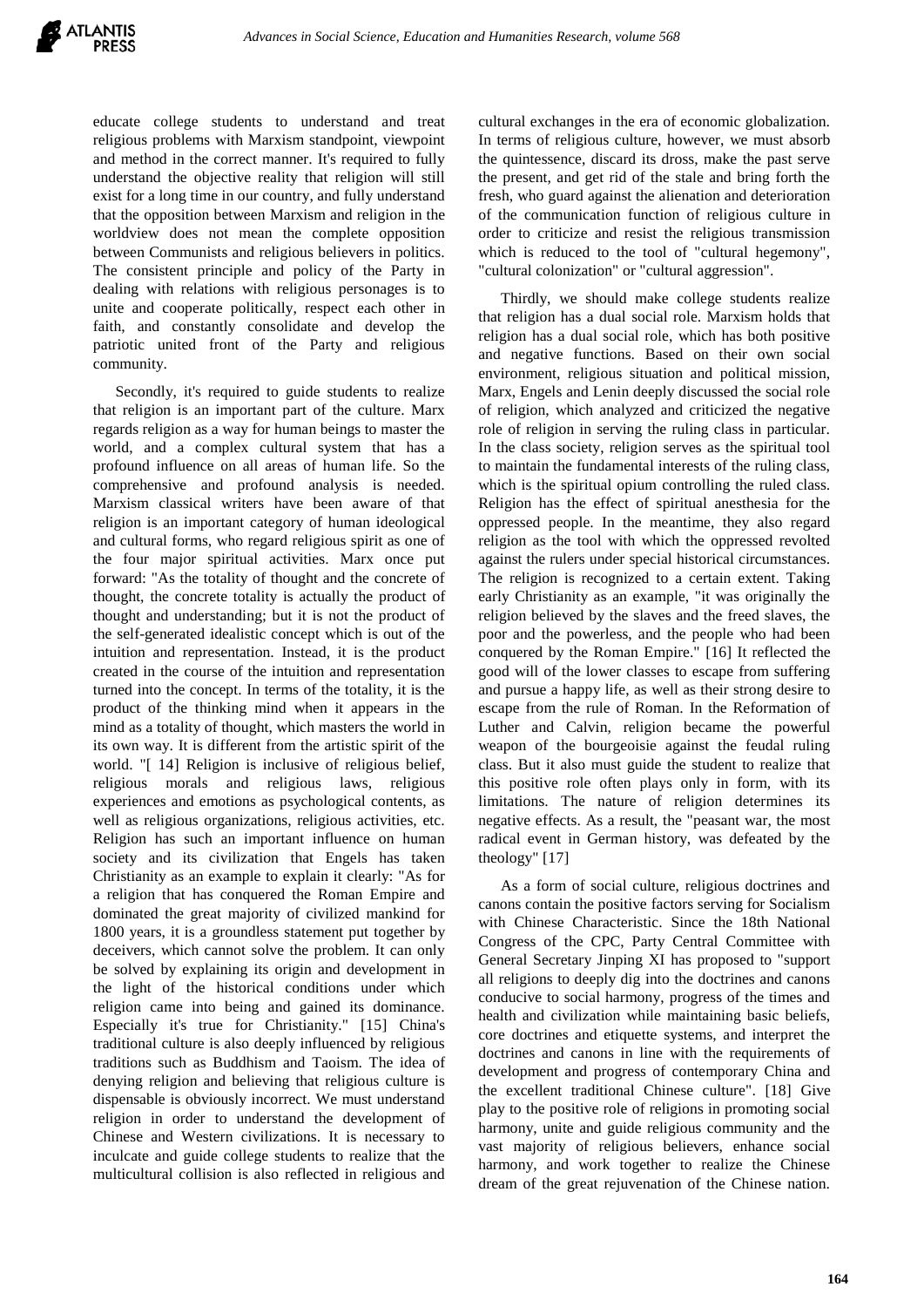College students must be guided to deeply understand the positive factors in religious canons and doctrines that can serve Socialism with Chinese Characteristics, such as charitable ideas, so as to unite patriotic believers and give full play to the positive role of religion. We should guide college students to realize the positive role of religion; At the same time, the college students shall pay attention to the negative role of religion in the realistic society. The idealistic characteristics of religious theism and the use of hostile forces have disturbed the normal production and living order of the people to a certain extent, endangering the ideological and cultural security of our country under the guidance of Marxism. Therefore, we must take a clear-cut stand against the infiltration of western religions, carry forward the excellent cultural traditions of China and establish socialism core values, so as to safeguard the religious and cultural security of our country.

### *4.2. Popularize the Basic Religious Policies and Policies of the Party*

The policy of religious work is gradually formed and developed by the Communist Party of China in the longterm practice of correctly understanding and dealing with religious problems by virtue of Marxism in our country. In 2004, the Central Committee of the Communist Party of China (CPC) clarified the basic principle of religious work that is "fully implement the CPC's policy on freedom of religious belief, administer religious affairs in accordance with the law, adhere to the principle of independence and self-management, and actively guide religions to adapt to socialism" at the National Working Conference for Religious Affair.

Firstly, implement the CPC's policy on freedom of religious belief fully. The freedom of religious belief is based on the objective fact that religion exists for a long time. Freedom of religious belief means that every citizen has the freedom to believe in religion as well as the freedom not to believe in religion. Meanwhile, every citizen has the freedom of belief in this religion and the freedom of belief in that religion; In terms of the same religion, every citizen has enjoyed the freedom of belief in different religious sects; although he did not believe in religion in the past, he still has enjoyed freedom of believing in religion now and vice versa. It's required to make students realize that religious belief is a problem of ideological understanding, and respect the religious belief of religious citizens. It is wrong to discriminate against religious citizens or non-religious citizens. At the same time, students should be educated to realize that freedom of religious belief is the unity of rights and obligations. Religious affairs must be done within the limits of the rights and obligations stipulated in the Constitution and laws, which must not interfere with social, work and living order. Students should be educated to consciously resist missionary activities on campus. In the process of education, we should especially guide college students to understand the problem that Communist Party members and Communist Youth League members cannot believe in religion. There is no contradiction between freedom of religious belief and the religion that is not believed by Party members and League members. As the vanguard of the working class, the Communist Party of China is a scientific atheist who believes in Marxism and communism.

Secondly, Administer Religious Affairs in Accordance with the Law. In theory, "religion as a social entity, it is bound to carry out a variety of activities, and other aspects of society, with the government a variety of relations, to take place a variety of events, these activities, relationships, events are religious affairs." [\[19\]](#page-6-5) Administering religious affairs according to law means that our government administers the religious affairs based on the Constitution and relevant laws. Regulations and rules administer the relations and acts involving the national and social public interests in respect of the religion, and the relations and acts involving the rights and interests of the religious community in social and public activities. As a result, it can make college students realize that administering religious affairs according to law is an inevitable requirement for the Party to govern the country according to law and build a socialism lawbased country. College students shall be guided to understand the requirements of religious belief and religious emotion, and the policy of freedom of religious belief carried out. Religious affairs and activities involving the national and public interests shall be managed in accordance with the law. In addition, it is also necessary to provide the college students with the education and guidance to manage religious affairs, which does not mean to interfere in the internal affairs of religion. Administering religious affairs according to law is intended to guarantee the freedom of religious belief and the orderly progress of religious activities, which can administer affairs involving the national and public interests according to law.

Thirdly, adhere to the principle of independence and self-management. The principle of independence and self-management means that our religious undertakings are managed by religious believers themselves, and religious groups, places holding religious activities and religious affairs are not dominated by foreign forces; Religious groups, places holding religious activities and religious priests shall carry out foreign exchanges on the basis of friendship and equality; Other organizations or individuals shall not accept additional religious conditions in the cooperation and exchange activities of the foreign economy, culture, etc. In terms of history, China underwent semi-colonial and semi-feudal society, where Religion became the tool of imperialism to invade China. Up to now, some anti-China forces have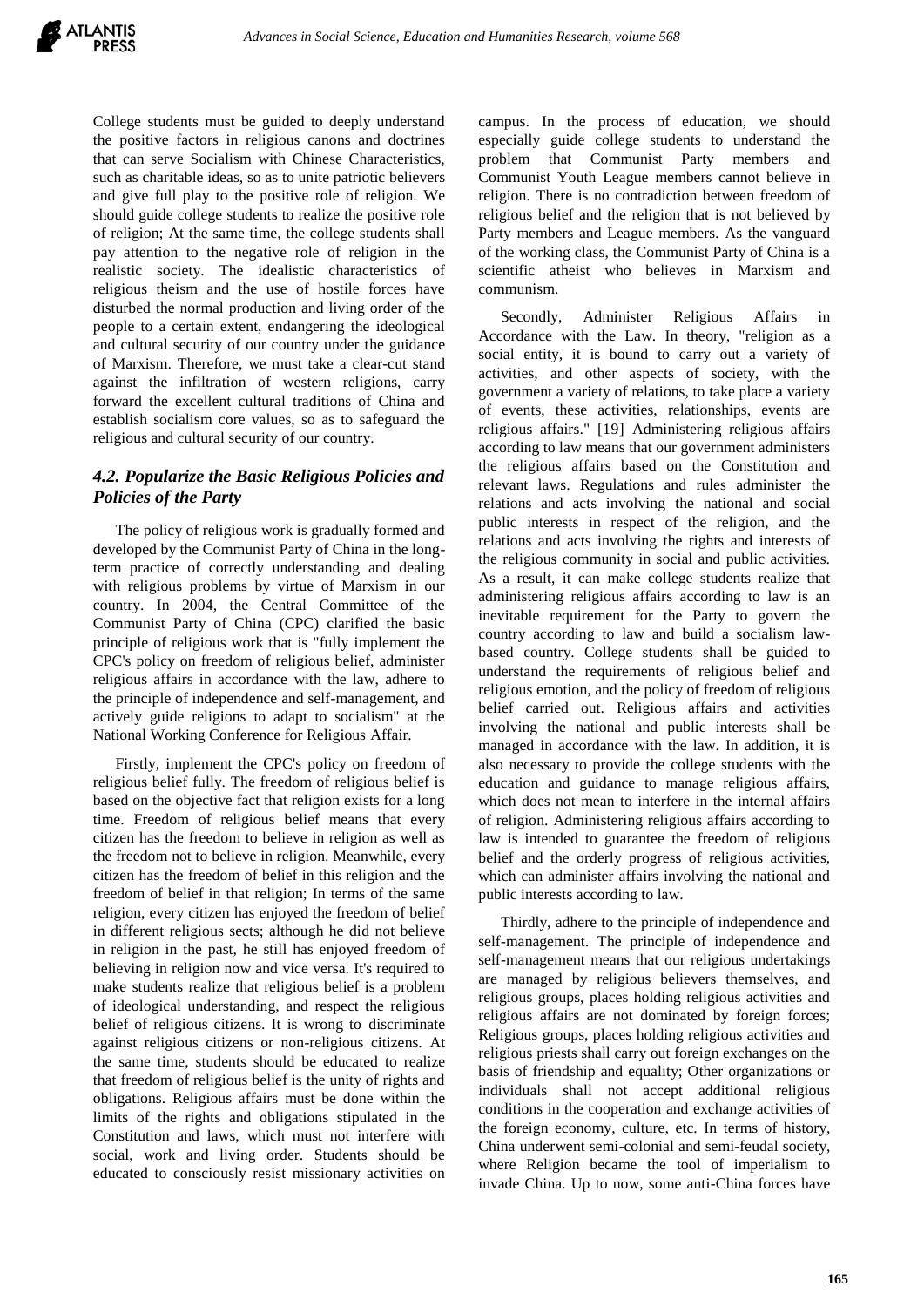taken religion as a breakthrough to infiltrate, subvert, westernize and split China. Therefore, China should adhere to the principle of religious independence and self-management. It's required to provide students with the full guidance to realize the importance of the independence and self-management religions in order to resist the infiltration of foreign hostile religions. What's more, we should make it clear to the students that adhering to the principle of independence and selfmanagement does not mean encouraging and supporting religious community to develop external exchanges with other countries on the basis of independence, equality, friendship and mutual respect, rather than engaging in self-seclusion. As a result, it can enhance mutual understanding and friendship among different countries and nations in order to create good international relations.

Fourthly, guide religions to adapt to socialism actively. As a group belief, religion has existed for a long time in socialist society. So we must face up to religious issues. Religious issues are fundamentally long-term in nature. Religion cannot be "weakened" or "retrogressed" in the primary stage of socialism. Based on the reality that religion will exist for a long time and even develop in some places and at some time, we should actively guide religion to adapt to socialist society and give play to its positive role. Jinping XI emphasizes: "Guiding religions to adapt to socialist society actively is to guide religious believers to love the motherland and the people, safeguard the unification of the motherland and the great unity of the Chinese nation, and serve the highest interests of the State and the overall interests of the Chinese nation; Uphold the leadership of the Communist Party of China and the socialist system and follow the road of socialism with Chinese character; Practice the core value concept of socialism positively, carry forward Chinese culture, and strive to integrate religious teachings with Chinese culture; Abide by the laws and regulations of the state, and accept the administration of the state according to law consciously; We will devote ourselves to the reform and opening-up and socialist modernization and contribute to the realization of the Chinese dream of the great rejuvenation of the Chinese nation. " [\[20\]](#page-6-14) It is necessary to educate college students to understand that guiding religion to adapt to socialist society actively is shown the correct direction of religions in the historical process of our country, which does not require religious believers to give up their religious beliefs or force them to convert to Marxism. Instead, it requires them to love the motherland, uphold the leadership of the Party and the socialist system, abide by the laws, regulations, guidelines and policies of the State in order to make more contributions to national unity, social harmony and reunification of the motherland.

#### *4.3. Strengthen the Publicity and Education of the Scientific Worldview*

Firstly, educate the students in the scientific worldview of dialectical materialism and historical materialism. As for students, it's required to understand the dialectical relationship between matter and consciousness, the world unified in the matter. Adhere to emancipate the mind and seek truth from facts. Uphold the practice as the only standard to test the truth and try to understand religion based on real life and social practice. Based on the basic theories, viewpoints and standpoints of Marxism materialism, it analyzes profoundly the causes and developing law of religion and the extinction conditions in future. Only by adhering to the basic principles and methods of Marxism can we scientifically reveal the essence and social function of religion in order to correctly understand the religious problems for college students in the socialism period.

What's more, cultivate and carry forward the spirit of science. Cultivating and carrying forward the spirit of science aim to cultivate the spirit of seeking truth from facts, exploring genuine knowledge, pursuing truth and courage to bring forth new ideas. Marxism believes that the human society, natural world and the human thinking field are objective, which has the objective law independent of the human consciousness.

Thus, we shall respect the law. Science is adopted to study and explain the natural world and the development of human society correctly, whose essence lies in the innovation. We should make great efforts to cultivate the scientific spirit, help students distinguish between science and pseudoscience, between science and superstition, between civilization and ignorance, and learn to use dialectical materialism and historical materialism to treat and analyze issues.

Finally, we should insist on strengthening the education of ideals and beliefs among college students In the course of education, we should guide students to establish the correct worldview, life concept and value concept, lead value concept with the core socialist values, arm their minds with the latest theoretical achievements of Marxism, and rally the strength of youth with the common ideal of socialism with Chinese characteristics. As a result, it strives to enhance the attraction of socialist ideology, maintain the leading position of Marxism, and strengthen the belief in Marxism and the belief in communism.

#### **5. CONCLUSIONS**

Under the background of secularization of religion, we should attach importance to the influence of religion on college students, and guide them to establish Marxism Religious Concept. It's required to guide the students to set up the marxism belief, treat religious